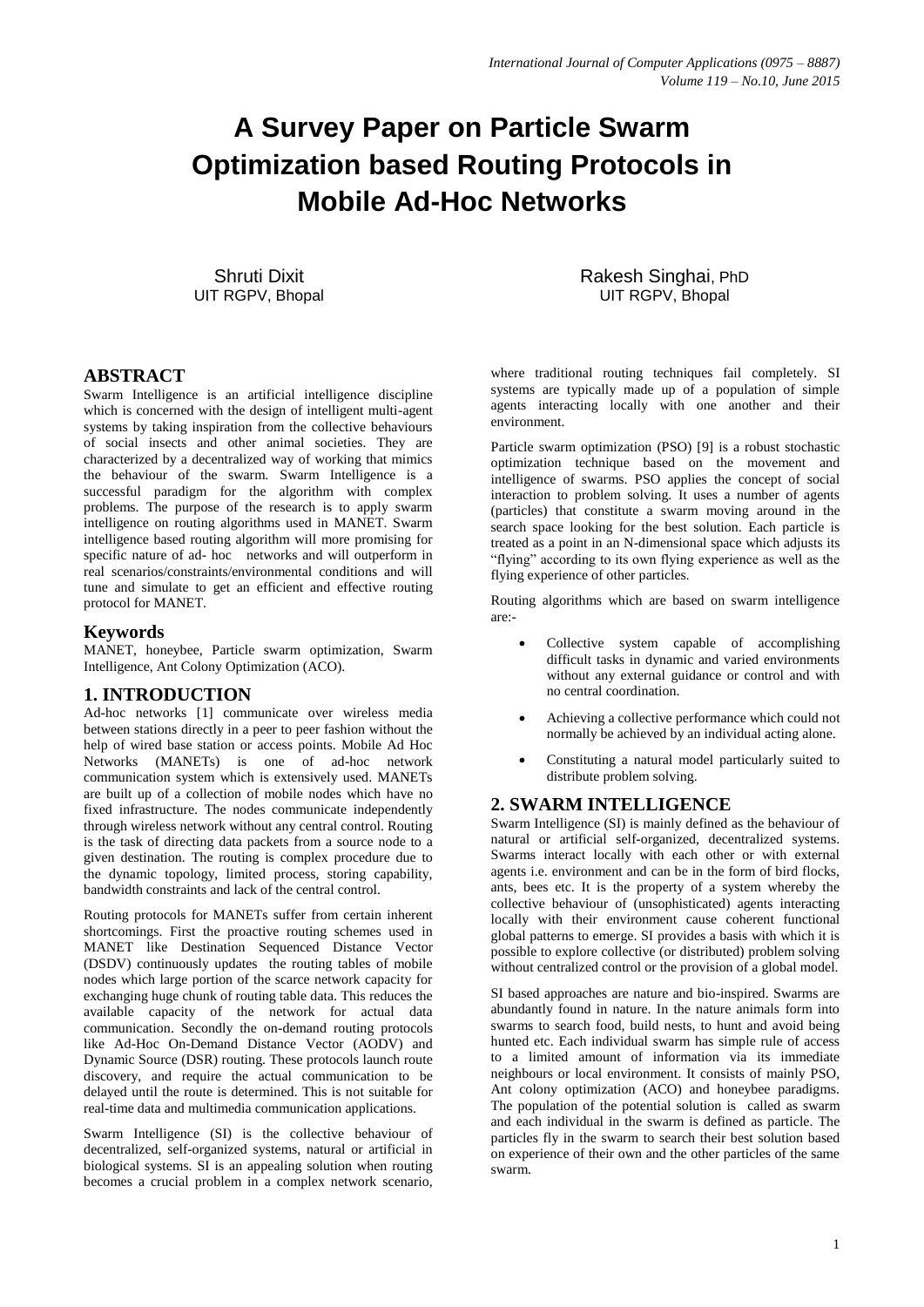The SI based approaches are more promising from other conventional techniques for optimization problems, due to the nature, architecture, topology and functionality of ad hoc networks. SI approaches are more suitable for the routing and energy resources optimization related issues in MANETs.

Bio inspired, SI approaches are more promising for Ad-hoc networks due to the following prominent aspects 1.locality of interactions 2.availability of multiple paths 3. Self organising 4. Failure backup 5.ability to adapt in a quick and robust way to topological and traffic changes and component failures.

#### **3. PARTICLE SWARM INTELLIGENCE**

PSO defined a new era in SI. PSO is a population based method for optimization. It is a computational intelligence oriented, stochastic, population-based global optimization technique proposed by Kennedy and Eberhart in 1995.It is inspired by the social behaviour of bird flocking and fish schooling.PSO has been applied to many engineering problems due to its unique searching mechanism, simple concept, computational efficiency and easy implementation. It utilizes a "population" of particles that fly through the problem hyperspace with given velocities.

At each iteration, the velocities of the individual particles are stochastically adjusted according to the historical best position for the particle itself and the neighbourhood best position. Both the particle best and the neighbourhood best are derived according to a user defined fitness function.

The movement of each particle naturally evolves to an optimal or near-optimal solution. PSO is not largely affected by the size and non-linearity of the problem, and can converge to the optimal solution in many problems where most analytical methods fail to converge.

Each particle (population member) in the swarm correspond to a solution in a high-dimensional space with four vectors, its current position, best position found so far, the best position found so far by its neighbourhood and its velocity and adjusts its position in the search space based on the best position reached by itself (pbest) and its neighbour (gbest) during the search process.

Steps in PSO algorithm can be briefed as below:

1. Initialize the swarm by assigning a random position.

2. Estimate the fitness function for each particle.

3. For each individual particle, compare the particle's fitness value with its pbest. If the current value is better than the pbest value, then set this as pbest and the current particle's position,  $x_i$ , as  $p_i$ .

4. Identify the particle that has the best fitness value. This fitness function identified as gbest,

5. Revise the velocities and positions of all the particles using (1) and (2).

6. Repeat steps 2–5 until a sufficiently good fitness value is achieved.

Considering a search space of d-dimension and n particles, whose i<sup>th</sup> particle at a particular position  $X_i(x_{i1}, x_{i2}, \ldots, x_{id})$ is moving with a velocity  $V_i(v_{i1}, v_{i2}, \ldots, v_{id})$ . Each particle is associated with its particular best,  $P_i(p_{i1}, p_{i2}, \ldots, p_{id})$  which is defined by its own best performance in the swarm.

Similarly, an overall best performance of the particle with respect to the swarm defined global best is gbest. Each particle tries to modify its position using the following information:

- Current positions,
- Current velocities,
- Distance between the current position and pbest,
- Distance between the current position and gbest.

The movement of the particle is governed by updating its velocity and position attributes.

$$
V_i^{t+1} = wV_i^t i + c_1r_1(x_{pbest} - X_i^t) + c_2r_2(x_{gbest} - X_i^t),
$$
  

$$
X_i^{t+1} = X_i^t + V_i^{t+1}
$$

where  $w=$  inertia weight,

c1= cognitive acceleration coefficient,

c2= social acceleration coefficient,

r1 and r2 are the random values between 0 and 1,

xpbest is the personal best of the particle and xgbest is the global best of the particle.  $X_i^t$  is the current position of  $i<sup>th</sup>$ particle at iteration t.  $V_i^t$  is the velocity of  $i^{\text{th}}$  particle at iteration t. In standard PSO, a minimization problem is considered which tends to defined a parameter set x a vector of m decision variables : $x = (x_1, x_2, \ldots, x_m)^t$  for single objective i.e. Minimize/Maximize  $f(x)$ ; subject to  $x_i^{(L)} \le x_i \le$  $x_i^{(U)}$ ,  $i = 1, 2, ..., m$ .

#### **4. SWARM INTELLIGENCE BASED ROUTING ALGORITHM**

Wireless ad hoc network is a wireless network without any central controlling authority. All nodes should have some fundamental routing potential to make sure packets are delivered to their relevant destinations. While carrying out ad hoc networks, huge complications occur due to the frequent route changes, which is due to the mobility of the nodes and intrusion among nodes. Unequal transport layer and constrained amount of traffic is due to the high packet loss rates and recurrent topological changes in the network. The three well-known problems in ad-hoc networks are the lack of reliable packet delivery due to the intrusion and movement of nodes, incomplete bandwidth due to the channel limitations and constrained node life span caused as a result of small battery size. [1]

Routing protocols are proposed for mobile ad-hoc networks have revealed that the on-demand routing protocols perform better in terms of packet delivery and routing overhead than proactive routing schemes especially in the presence of node mobility. Proactive and hybrid schemes do not perform well in dynamic topologies because of the following two major factors:

1. Slow detection of broken links and 2. Periodic exchange of route updates even when routes are not needed. [2]

The routing protocols under idealistic settings where all nodes function properly. The behaviour of routing protocols where some nodes may be faulty [3]. The paper has proposed that AODV outperforms OLSR in terms of packet delivery ratio while OLSR achieves a much lower end to end delay.

A new cooperative coevolving particle swarm optimization (CCPSO) [4] algorithm addresses the issue of scaling up particle swarm optimization (PSO) algorithms in solving large-scale optimization problems (up to 2000 real-valued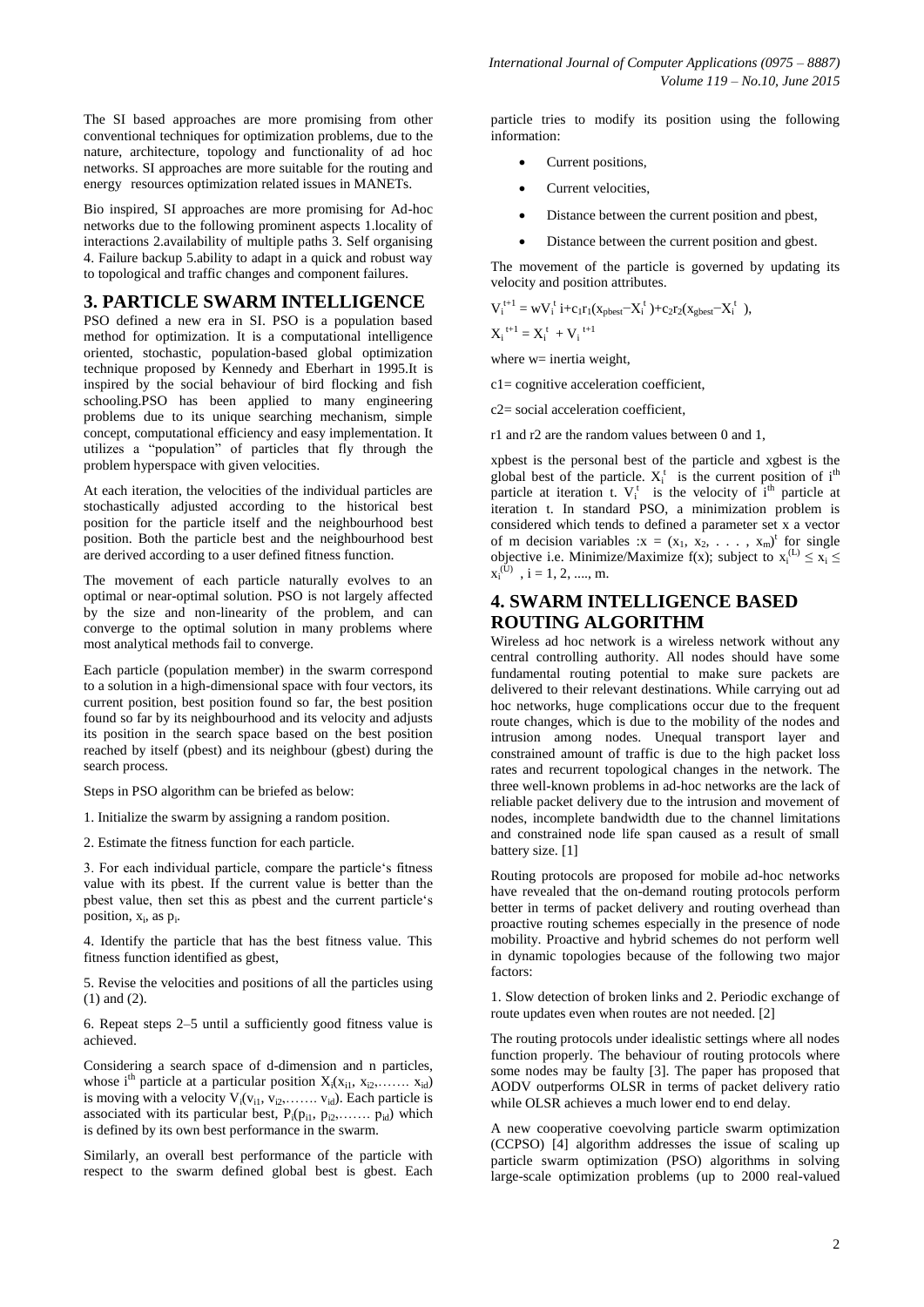variables). The proposed CCPSO2 builds on the success of an early CCPSO that employs an effective variable grouping technique random grouping. CCPSO2 adopts a new PSO position update rule that relies on Cauchy and Gaussian distributions to sample new points in the search space, and a scheme to dynamically determine the coevolving subcomponent sizes of the variables. Results and analysis suggest that CCPSO2 is a highly competitive optimization algorithm for solving large-scale and complex multimodal optimization problems.

The designing of optical networks [5] are focused on the wavelength division multiplexing (WDM) technology. This technology divides the huge bandwidth of an optical fiber into different wavelengths, providing different available channels per link of fiber. However, when it is necessary to establish a set of demands, a problem comes up. This problem is known as a routing and wavelength assignment (RWA) problem. Depending on the traffic pattern, two varieties of a RWA problem have been considered in the literature: static and dynamic. Swarm intelligence is very suitable to solve the RWA problem, and presumably that it may obtain such quality results not only in diverse telecommunication optimization problems, but also in other engineering optimization problems.

SI is the local interaction of many simple agents to accede a global goal. SI is based on collective behaviour of social insect colonies for solving different types of problems. A new routing algorithm for MANETs, which combines the idea of ant colony optimization with zone based hierarchical link state (ZHLS) protocol. The algorithm is based on ants jump from one zone to the next zones which contains of the proactive routing within a zone and reactive routing between the zones. The proposed algorithm will improved the performance of the network such as delay and packet delivery ratio than traditional routing algorithms. [6]

Ant colony optimization (ACO) takes inspiration from the foraging behaviour of real ant species. This ACO exploits a similar mechanism for solving optimization problems for the various engineering field [8]. Finally it presents the experimental result of ACO which is applied for routing problem and compared with existing algorithms.

A new proposal of using particle swarm optimization algorithms to solve multi-objective optimization problems is presented. The algorithm is constructed based on the concept of Pareto dominance, as well as a state-of-the-art 'parallel' computing technique that intends to improve algorithmic effectiveness and efficiency simultaneously. The proposed parallel particle swarm multi-objective evolutionary algorithm (PPS-MOEA) [9] is tested through a variety of standard test functions its performance is compared with six noted multiobjective algorithms. The computational experience gained from the first two experiments indicates that the algorithm proposed in this article is extremely competitive when compared with other MOEAs, being able to accurately, reliably and robustly.

Inspired by swarm intelligence observed in social species, the artificial self-organized networking (SON) [10] systems are expected to exhibit some intelligent features (e.g., flexibility, robustness, decentralized control, and self-evolution, etc.) It is concluded that the bio-inspired mechanism is indeed a powerful source of innovative networking paradigm for artificial SON systems.

Bee swarms [13] exhibit much intelligent behaviour in their tasks such as nest site building, marriage, foraging, navigation and task selection. There is an efficient task selection mechanism in a bee swarm that can be adaptively changed by the state of the hive and the environment. Foraging is another crucial task for bees. Forage selection depends on recruitment for and abandonment of food sources. Communication among bees related to the quality of food sources takes place in the dancing area. Various dances are performed on the dancing area, such as waggle, round, tremble depending on the distance of the discovered source. [11]

Solving the fundamental transportation problems by designing intelligent local rules for vehicles approaching intersections by taking inspirations from self organizing biological systems(ants, bees, termites, fish, birds etc).[15]

To investigate the usefulness of the different approaches adopted by the algorithms when confronted with the peculiarities of urban environments and the requirements of real-world applications. Model node mobility by limiting node movements to the street and open spaces of town, use a ray-tracing approach to model the propagation of radio waves, and investigate different kinds of interactive data traffic patterns, ranging from SMS messaging to VoIP communications. Swarm intelligence based routing algorithm performs better than proactive and reactive routing algorithm. [16]

Swarm intelligence [7] a new approach for an on demand adhoc routing algorithm is proposed. The key components of swarm intelligence are self-organization and division of labour. In a self-organizing system, each of the covered units may respond to local stimuli individually and act together to accomplish a global task via division of labour without a centralized supervision. The entire system can adapt to internal and external changes efficiently. Four basic properties on which self-organization rely: positive feedback, negative feedback, fluctuations and multiple interactions [17]. Positive feedback means that an individual recruits other individuals by some directive, such as dancing of bees in order to lead some other bees onto a specific food source site. Negative feedback avoids all individuals accumulating on the same task by rebalancing the attraction negatively, such as abandoning the exhausted food source. Fluctuations are random behaviours of individuals in order to explore new states, such as random flights of scouts in a bee swarm. Multiple interactions are the basis of the tasks to be carried out by certain rules [18]

Wireless sensor networks (WSNs) [19] consist of a large number of autonomous nodes equipped with sensing capabilities, wireless communication interfaces, limited processing and energy resources. In WSN, the restrictions on energy efficiency are more compelling, nodes are usually static, and the networks are assumed to be much larger. Manet's traffic patterns strictly depend on the application and are address centric; in WSNs they are usually data-centric and are in the form of direct and reversed multicast trees rooted at monitor nodes. SI-based WSNs routing lacks of contributions falling in the two opposite areas of mathematical modelling and real-world implementations.

Swarm intelligence (SI) which is an artificial intelligence discipline and concerned with the design of intelligent multiagent systems by taking inspiration from the collective behaviour of social insects such as ants, termites, bees, and wasps, as well as from other animal societies such as flocks of birds or schools of fish. [18]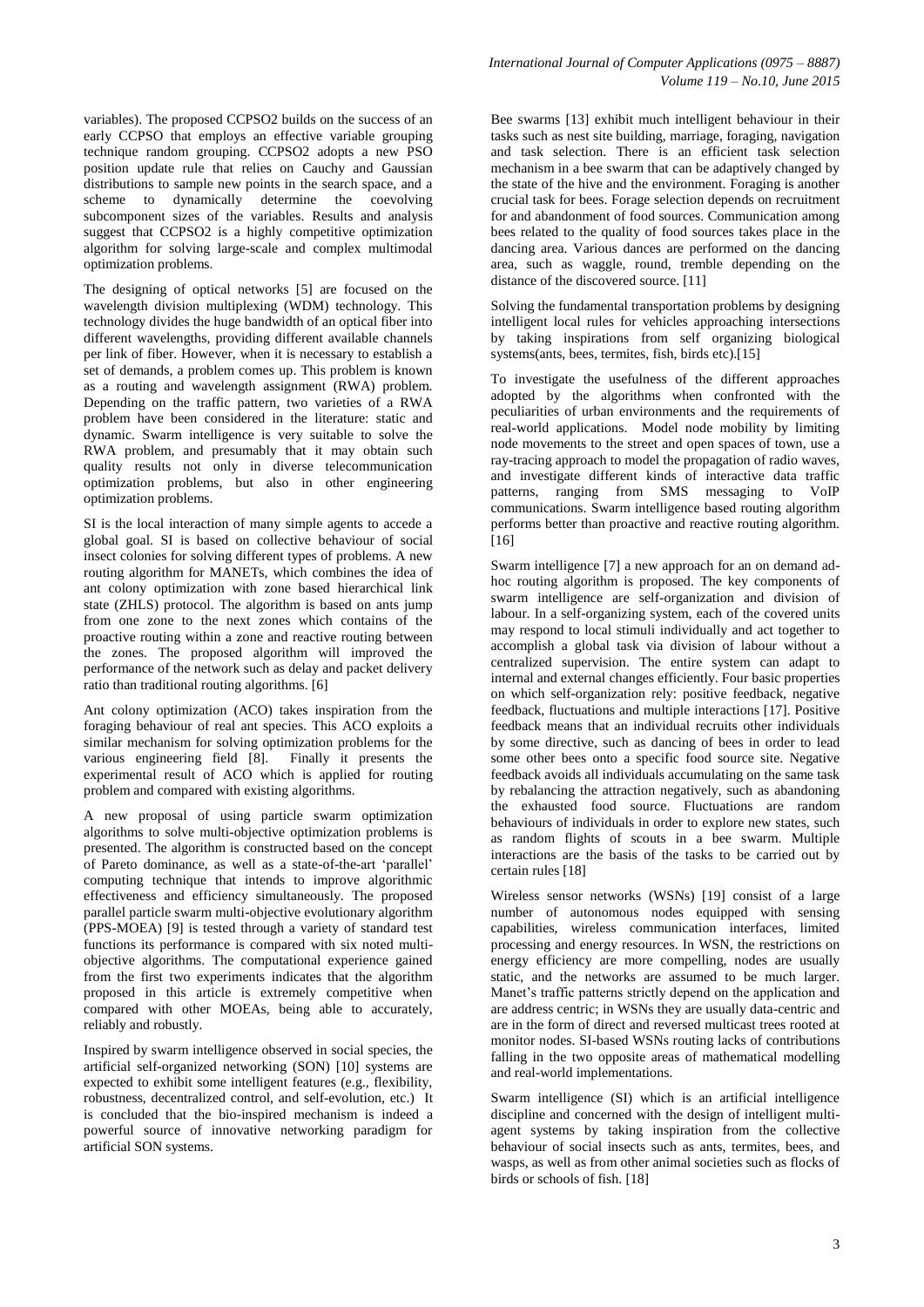The ability of Particle Swarm Optimization (PSO), heuristic technique for search of optimal solutions based on the concept of swarm. PSO reveals itself very effective in facing multivariable problems in which any variable takes on real values. A plan to endow PSO with fitness sharing which helps in improving performance of routing protocols.

Nature's self-organizing systems like insect societies show they can self organize and self configure. Making use of a number of relatively simple biological agents (e.g., the ants) a variety of different organized behaviours are generated at the system-level from the local interactions among the agents and with the environment. The robustness and effectiveness of such collective behaviours with respect to variations of environment conditions are key-aspects of their biological success. These kinds of systems are referred as Swarm Intelligence. Swarm systems have become a source of inspiration for the design of distributed and adaptive algorithms, and in particular of routing algorithms. Routing is the task of directing data flows from sources to destinations maximizing network performance.

Self-organization [20] existing in many branches of science such as biology, economic, telecommunications, etc., is essentially an interdisciplinary and heterogeneous research field. Self-organization is defined as "the emergence of system wide adaptive structure and functionality from simple local interactions between individual entities". Some appealing self-organization characteristics, such as "ability to self-organize in a fully distributed fashion, collaboratively achieving efficient equilibrium", have been generalized from biological systems and processes self-organization being observed in nature and finding their roots in biological mechanisms can be named bio-inspired. Inspired by swarm intelligence observed in social species, the artificial selforganized networking (SON) [10] systems are expected to exhibit some intelligent features (e.g., flexibility, robustness, decentralized control, and self-evolution, etc.). The bioinspired mechanism is indeed a powerful source of innovative networking paradigm for artificial SON systems.

# **5. CONCLUSION**

MANET consists of a set of mobile nodes and challenges in routing due to dynamic network topology, power conservation in wireless nodes. The characteristics of MANET such as bandwidth constrained, energy constrained, limited physical security and dynamic network topology etc. Randomized change of domain causes change in topology of networks. Hence the major issue related to MANETs is routing. The proactive and reactive routing algorithms have their own limitations and are not found suitable for routing in MANET mainly when real time applications. The aim of the study is to investigate the advantages of the different approaches in relation to the characteristics of urban environments and to concrete application models for real-world MANETS.

SI based algorithms such as PSO, ACO , SON and honey bees, nature inspired routing algorithms are critical to analyse and their appropriateness is observed. Si based algorithms are useful for specific nature of Ad-hoc networks due to free mobility and frequent topology changes. The multi-objective constraints based issues like mobility, path optimization, resource utilization and energy awareness are effectively solved by exploiting SI based metaheuristics in MANET's.

Swarm intelligence based routing algorithm are suitable for specific nature of ad- hoc networks in which environmental factors effects real time applications. The survey provides collection of swarms intelligence based algorithms for mobile

ad-hoc network and their critical analysis. Real scenarios/constraints/environmental conditions are need to tune and simulate to get an efficient and effective routing protocol for MANET.

#### **6. REFERENCES**

- [1] Siva. R.M, C. and B. S. Manoj, "Ad-Hoc Wireless Networks: Architecture And Protocols", Pearson, USA, 2004.
- [2] E. Royer and C. K. Toh, "A review of current routing protocols for ad-hoc mobile wireless networks",IEEE Personal Communications, 1999.
- [3] Rajagopalan. R, Dahlstrom,"Performance comparison of routing protocols in mobile ad hoc networks in the presence of faulty nodes", {IEEE International Conference On Wireless Information Technology And Systems (ICWITS)}, 11-16 NOV. 2012.
- [4] Xiaodong Li, Xin Yao, "Cooperatively Coevolving Particle Swarms for Large Scale Optimization", {IEEE Transactions On Evolutionary Computation}, VOL. 16, NO. 2, APRIL 2012.
- [5] Rubio largoA, Vega RodriguezM, Gomez Pulido, Sanchez-Perez, "Comparative Study on Multi objective Swarm Intelligence for the Routing and Wavelength Assignment problem",{ IEEE Transactions On Systems, Man And Cybernetics Part C}, Volume:42 , Issue: 6 , Nov 2012.
- [6] Asadinia. S, Rafsanjani. M.k , Saeid. A.B, "A novel routing algorithm based-on ant colony in Mobile Ad hoc Networks", { 3rd IEEE International Conference on Ubi-media Computing (U-Media)}, 5-6 July 2010.
- [7] G. Di Caro, F. Ducatelle, L. M. Gambardella, "Swarm Intelligence for routing in mobile ad hoc networks",{ In Proceedings of the 2005 IEEE Swarm Intelligence Symposium, SIS 2005}, pp. 76–83, 2005.
- [8] B. Chandra Mohan & R. Baskaran, "Survey on Recent Research and Implementation of Ant Colony Optimization in Various Engineering Applications", {International Journal of Computational Intelligence Systems Taylor And Franchis}, Volume 4, Issue 4, 2011.
- [9] Shu-Kai S. Fana & Ju-Ming Changa, "A parallel particle swarm optimization algorithm for multi-objective optimization problems",{Engineering Optimization Taylor and Franchis},Volume 41, Issue 7, 2009.
- [10] Zhang, Z. ; Long, K. ; Wang, J. ; Dressler, F ,"On Swarm Intelligence Inspired Self-Organized Networking: Its Bionic Mechanisms, Designing Principles and Optimization Approaches", Communications Surveys & Tutorials, IEEE, ( Issue: 99 ), 04 July 2013.
- [11] Bahriye Akay, Dervis Karaboga, "A modified Artificial Bee Colony algorithm for real-parameter optimization",{ Elsevier}, 2010.
- [12] F. Ducatelle, G. D. Caro, and L. M. Gambardella, "Using ant agents to combine reactive and proactive strategies for routing in mobile ad hoc networks", {International Journal Of Computational Intelligence And Applications}, vol. 5, no. 2, pp. 169–184, 2005.
- [13] F. Dressler and O. Akan, "Bio-inspired networking: from theory to practice",{IEEE Communication Magzine.}, vol. 48, no. 11, pp. 176–183, 2010